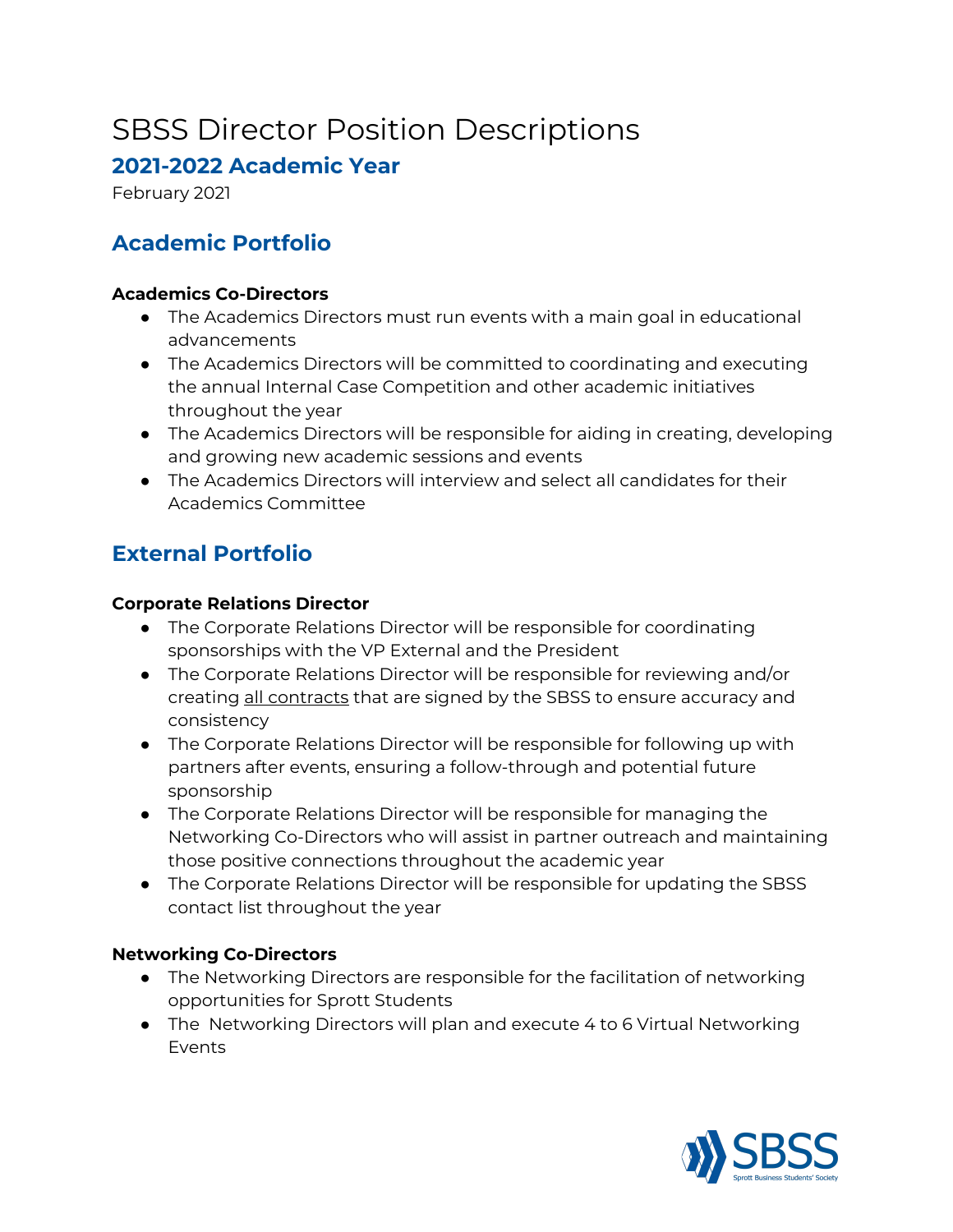- The Networking Directors will be in charge of all aspects of the events, but must coordinate with the VP External for the recruitment of business professionals for Virtual Networking
- The Networking Directors will be responsible for following up with partners after events, ensuring a follow-through and potential future sponsorship

#### **Formals Co-Directors**

- The Formals Directors are responsible for coordinating the Annual Business Banquet and Gala for the SBSS
- The Formals Directors will be in charge of all aspects of the events, but must coordinate with the VP External for the recruitment of business professionals for the Annual Business Banquet
- The Formals Directors are allowed to negotiate contracts, even long term ones, for the event venues and suppliers, with final acceptance coming from the Executive
- The Formals Directors must completely oversee the Annual Business Banquet and Gala for the SBSS with support from the VP External

# **Finance Portfolio**

#### **Finance Director**

- The Finance Director is responsible for coordinating and compiling all Sprott conference reimbursements
- The Finance Director is responsible for coordinating and compiling all Sprott club reimbursements
- The Finance Director is responsible for assisting the VP Finance with monthly bank reconciliations
- The Finance Director will be a member of the SBSS Scholarship and Bursary Board Committee

# **Internal Portfolio**

#### **Corporate Clubs Co-Directors**

- The Corporate Clubs Directors will be responsible for the coordination of the SBSS and all Sprott Clubs, and their efforts with associated events held throughout the year
- The Corporate Clubs Directors will be responsible for maintaining relations with all Sprott Club executives and members
- The Corporate Clubs Directors will be responsible for working to create transparency between the SBSS and all Sprott Clubs
- The Corporate Clubs Directors will work closely with BCMC to fully understand the needs of each individual Sprott Club

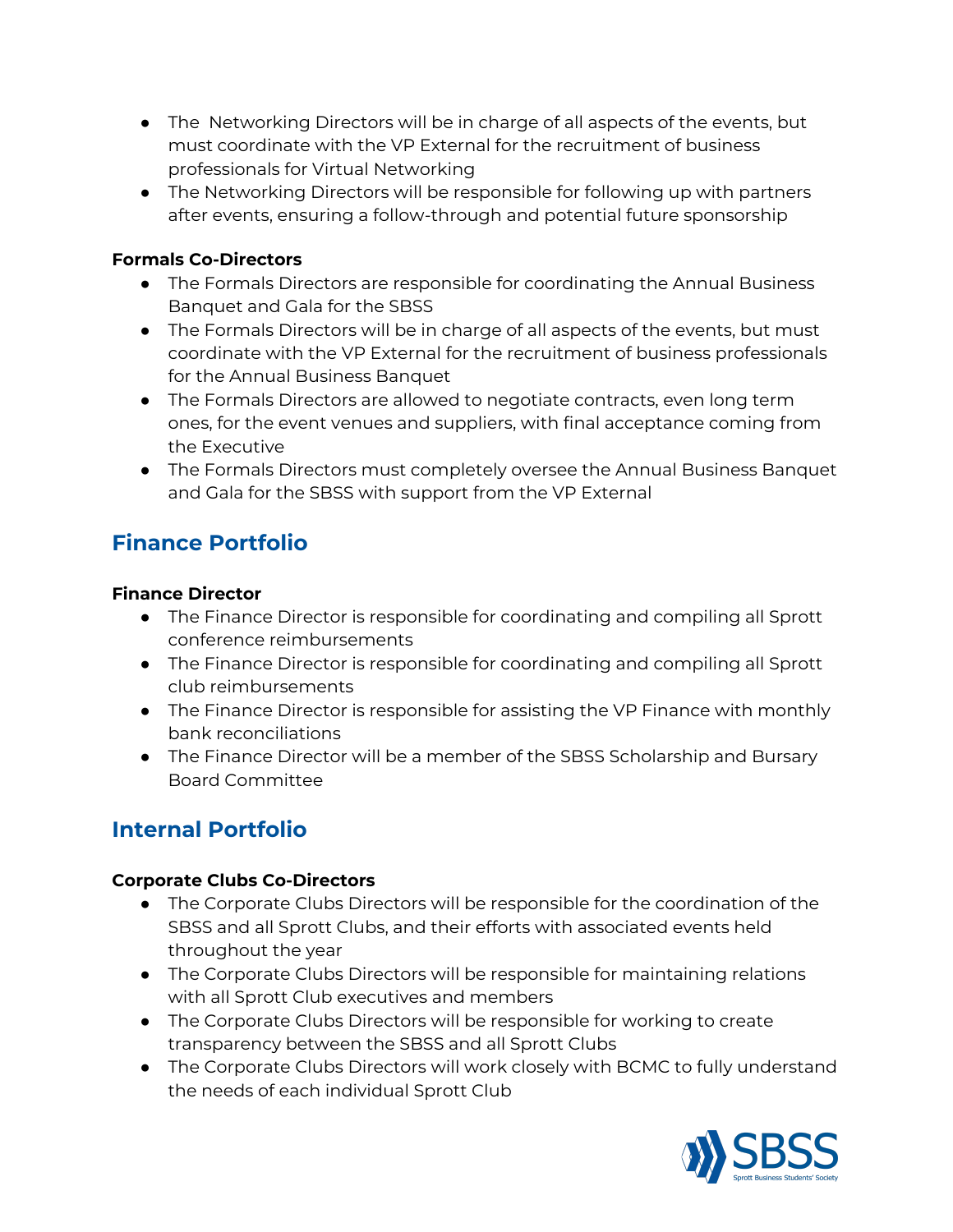● The Corporate Clubs Directors are required to keep the VP Internal, President, and the rest of the Council informed of the progress and activities of the Sprott Clubs

#### **Equity and Inclusion Director**

- The Equity and Inclusion Director is responsible for fostering a safe and inclusive environment for underrepresented and equity seeking groups within the Sprott community
- The Equity and Inclusion Director will host 3 to 4 events alongside the Vice President of Internal Relations and Assistant Dean, of Equity and Inclusive Communities. These events will be open to all undergraduate Sprott School of Business students and the greater Carleton Community
- The Equity and Inclusion Director will be a member of the SBSS Scholarship and Bursary Board Committee
- The Equity and Inclusion Director will oversee the Equity and Inclusion Committee
- The Equity and Inclusion Director will work closely alongside the VP Internal and the International Student Representative

#### **International Student Representative**

- The International Student Representative is responsible for engaging the international student body attending the Sprott School of Business
- The International Student Representative is responsible for aiding with the planning and hosting of the annual SBSS x Clubs Sprottluck
- The International Student Representative is responsible for running at least one event during the SBSS Student Appreciation Week with the main goal of engaging Sprott's international community
- The International Student Representative is responsible for hosting one meeting per semester for International students and students who are interested in International student affairs. The purpose of these meetings are to engage and receive feedback/suggestions from the International student body
- The International Student Representative is to work closely with the Sprott International Business Association (SIBA) in order to better enhance the experience of both International students as well as International Business students
- The International Student Representative is expected to attend all SBSS Executive meetings

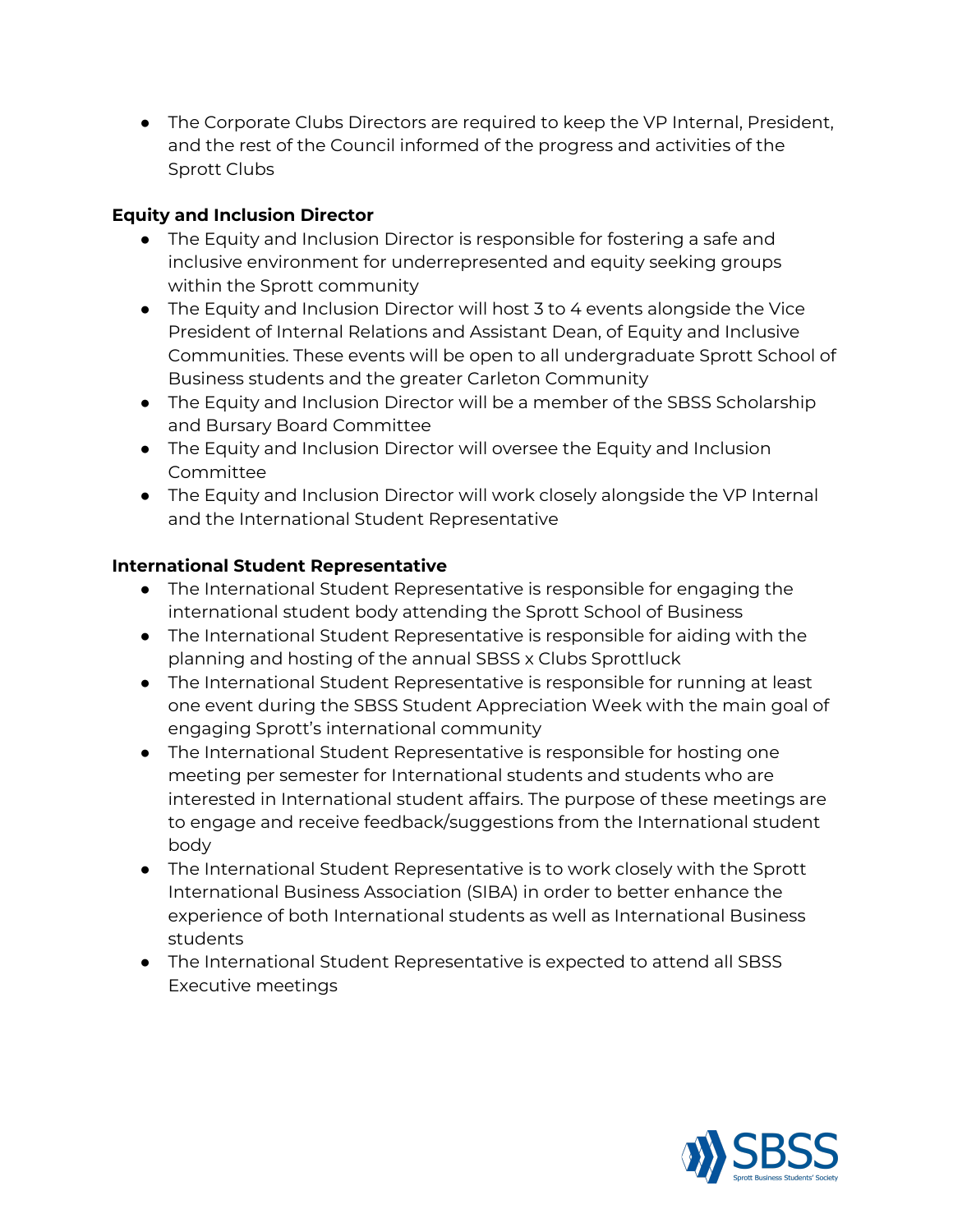# **Marketing Portfolio**

#### **Public Relations Director**

- The Public Relations Director will be responsible for managing the Public Relations Managers and all its members.
- The Public Relations Director must be in all the interviews and aid in choosing the Public Relations Managers.
- The Public Relations Director will be responsible for coordinating the Public Relations Managers with the Marketing portfolio to ensure that they are following the campaign

#### **Merchandise Director**

- The Merchandise Director is responsible for designing, coordinating and stocking the SBSS with merchandise to sell and give away
- The Merchandise Director must pass all designs and contracts through the Executive before ordering from the supplier
- The Merchandise Director is responsible for regular inventory counts
- The Merchandise Director must work to try to solve any discrepancies with the merchandise inventory count
- The Merchandise Director will be responsible to get the prices approved by the VPF before sales
- The Merchandise Director is encouraged to create promotions with the Marketing Director for the merchandise sales

#### **Digital Media Director**

- The Digital Media Director is responsible for taking any necessary photographs for the SBSS, whether for events or for marketing purposes
- The Digital Media Director is responsible for all visual marketing within the **SBSS**
- The Digital Media Director will aid in posting on the social media sites, including Facebook, Twitter, Instagram, the blog and any other hosted site the SBSS has activated.
- The Digital Media Director will be responsible for creating print ads, banner ads, videos and any other visual marketing the Council needs for events
- The Digital Media Director must monitor the social media sites, ensuring the content is appropriate

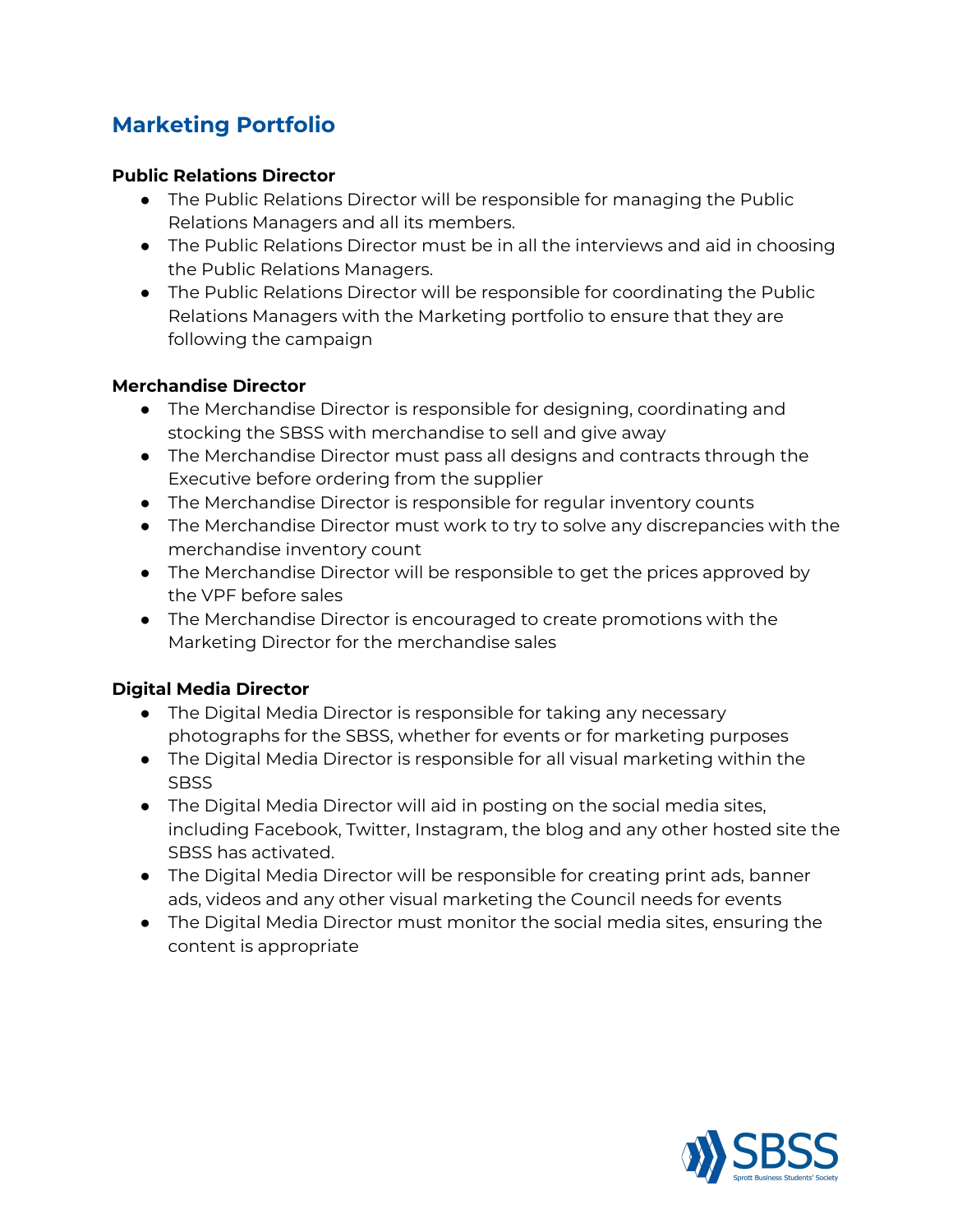#### **Media Production Director**

- The Director of Media Production is responsible for taking any necessary photographs or videos for the SBSS, whether for events or for marketing purposes
- The Director of Media Production must work towards implementing innovative ideas and find solutions to any problem that may arise within the marketing portfolio
- The Director of Media Production is responsible for contributing to all visual marketing within the SBSS
- The Director of Media Production is responsible for updating and monitoring visual media (photography and videography) on the SBSS website on a continual basis
- The Director of Media Production will work with the Digital Media Director to aid in posting on the social media sites, including Facebook, Twitter, Instagram, the blog and any other hosted site the SBSS has activated.

#### **Website Development and Digital Graphic Design Director**

- The Website Development and Digital Graphic Design Director is responsible for updating and monitoring the SBSS website
- The Website Development and Digital Graphic Design Director is responsible for continued maintenance of the SBSS website
- The Website Development and Digital Graphic Design Director is responsible for the development of new pages and features to the SBSS website, ensuring information stays updated with upcoming events and important information for students
- The Website Development and Digital Graphic Design Director will work cooperatively with Digital Media Director and VP Marketing to ensure web design aligns with SBSS brand standards
- The Website Development and Digital Graphic Design Director will create the website layout and user interface, and manage of user experience
- The Website Development and Digital Graphic Design Director will generate and design email marketing campaigns
- The Website Development and Digital Graphic Design Director will work alongside the Digital Media Director and VP Marketing to create graphics, and engaging content to promote SBSS related events
- The Website Development and Digital Graphic Design Director will work alongside the Digital Media Director and VP Marketing to create content that furthers the SBSS brand and identity